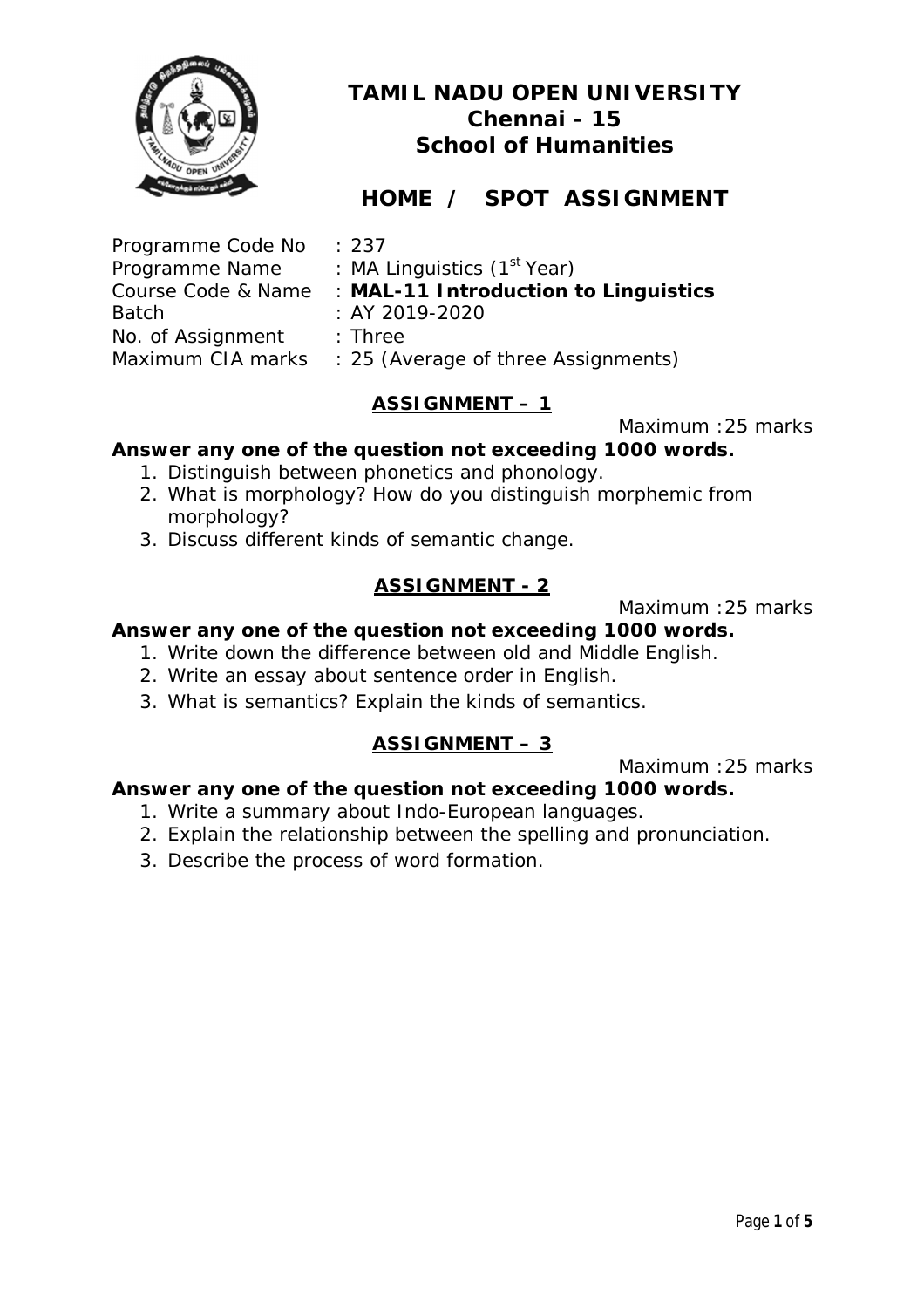

# **HOME / SPOT ASSIGNMENT**

| Programme Code No  | : 237                                   |
|--------------------|-----------------------------------------|
| Programme Name     | : MA Linguistics (1 <sup>st</sup> Year) |
| Course Code & Name | : MAL-12 Phonetics and Phonology        |
| <b>Batch</b>       | $: AY 2019 - 2020$                      |
| No. of Assignment  | $:$ Three                               |
| Maximum CIA marks  | : 25 (Average of three Assignments)     |

## **ASSIGNMENT – 1**

Maximum :25 marks

## **Answer any one of the question not exceeding 1000 words.**

- 1. Draw the Organs of speech and Explain in detail about the speech sounds.
- 2. Elucidate the Broad and Narrow transcription.
- 3. What is meant by supra segmental features? Explain with examples.

## **ASSIGNMENT - 2**

Maximum :25 marks

## **Answer any one of the question not exceeding 1000 words.**

- 1. Enumerate the principles in Phonemic analysis.
- 2. What way the Phonetics and the Phonology differs? Explain in detail.
- 3. Describe redundant and contrastive features.

## **ASSIGNMENT – 3**

Maximum :25 marks

- 1. Write a note on phonetic transcription.
- 2. Discuss phonetic similarity and phonemic principles.
- 3. Explain monophthongs and diphthongs.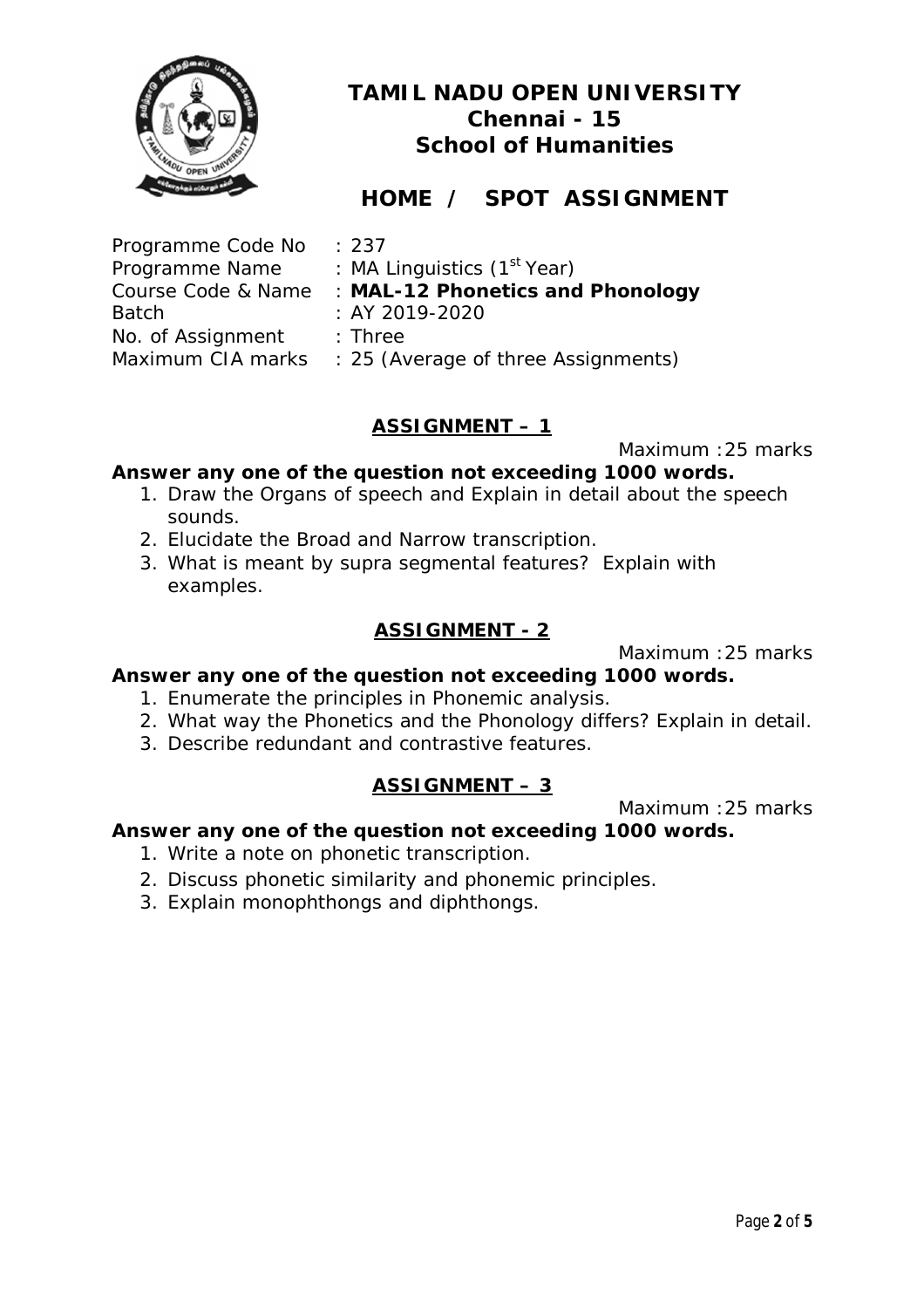

# **HOME / SPOT ASSIGNMENT**

| Programme Code No  | : 237                                   |
|--------------------|-----------------------------------------|
| Programme Name     | : MA Linguistics (1 <sup>st</sup> Year) |
| Course Code & Name | : MAL-13 Morphology and Syntax          |
| <b>Batch</b>       | : AY 2019-2020                          |
| No. of Assignment  | $:$ Three                               |
| Maximum CIA marks  | : 25 (Average of three Assignments)     |

# **ASSIGNMENT – 1**

Maximum :25 marks

## **Answer any one of the question not exceeding 1000 words.**

- 1. Discuss IC analysis and its types.
- 2. Write a short note on Postpositions and Conjunctions.
- 3. Explain Grammatical and Functional categories in Syntax.

## **ASSIGNMENT - 2**

Maximum :25 marks

#### **Answer any one of the question not exceeding 1000 words**

- 1. Elucidate word formation process.
- 2. Write an essay on sentence structure.
- 3. Write elaborately on Transformational Grammar.

## **ASSIGNMENT – 3**

Maximum :25 marks

- 1. What are the basic verb patterns in English? Describe.
- 2. What is called phrase structure rules? Explain.
- 3. Discuss phonetic similarity and phonemic principles.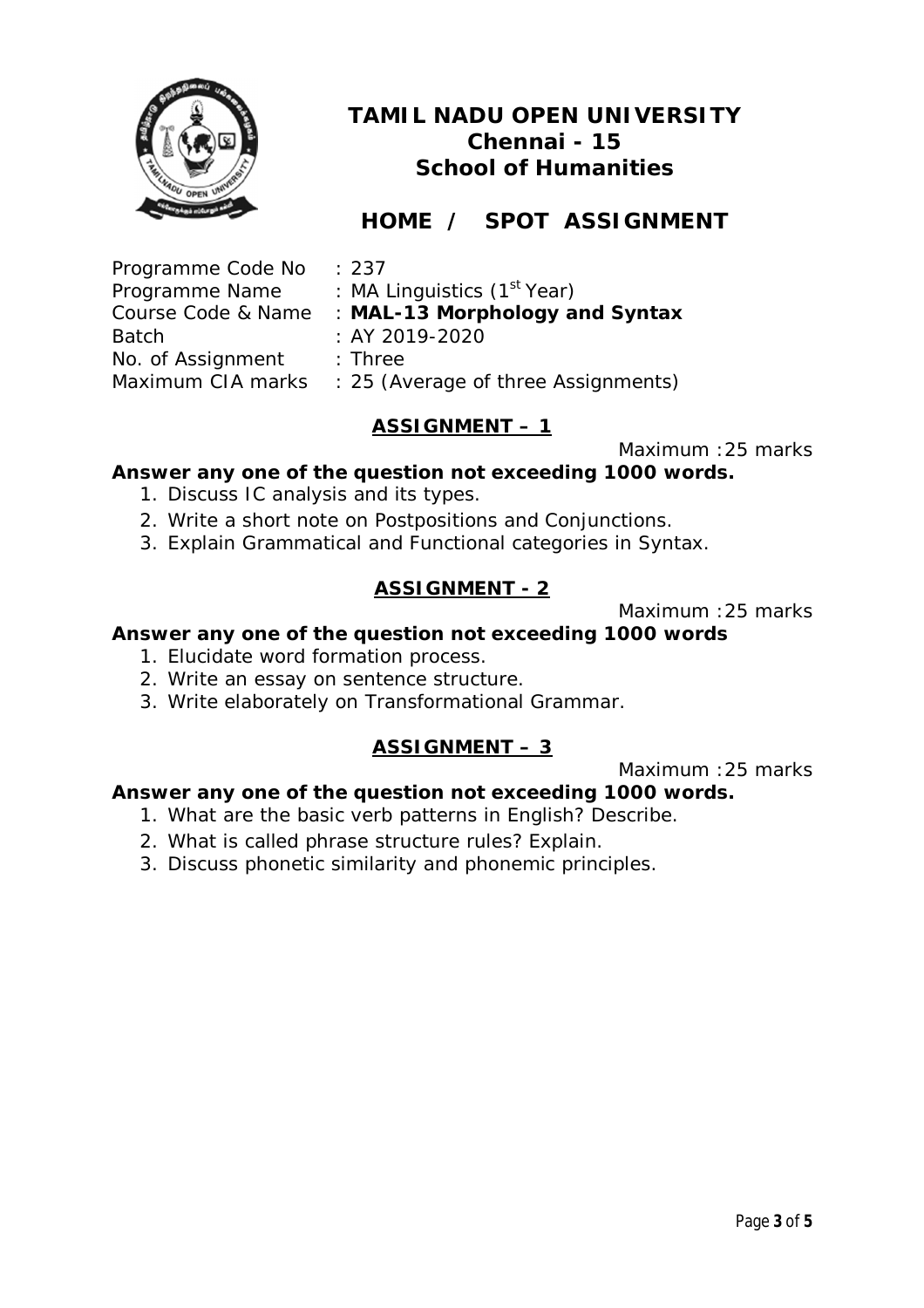

# **HOME / SPOT ASSIGNMENT**

| : 237                                   |
|-----------------------------------------|
| : MA Linguistics (1 <sup>st</sup> Year) |
| : MAL-14 Sociolinguistics               |
| : AY 2019-2020                          |
| $:$ Three                               |
| : 25 (Average of three Assignments)     |
|                                         |

# **ASSIGNMENT – 1**

Maximum :25 marks

## **Answer any one of the question not exceeding 1000 words.**

- 1. Write elaborately on the use of language in Mass media.
- 2. Write a short note on Sociology of language.
- 3. Enumerate the impact of Bilingualism in Education.

# **ASSIGNMENT - 2**

Maximum :25 marks

## **Answer any one of the question not exceeding 1000 words.**

- 1. Describe elaborately on Language planning.
- 2. What is called Linguistic Community? Discuss.
- 3. What is code switching? How does the code switching exist in Singapore, Indonesia and Kenya?

# **ASSIGNMENT – 3**

Maximum :25 marks

- 1. Describe the relationship between language and society.
- 2. Explain 'langue' and 'parole' formulated by Ferdinand de Saussure Question
- 3. Enumerate the seven criteria of identifying language.